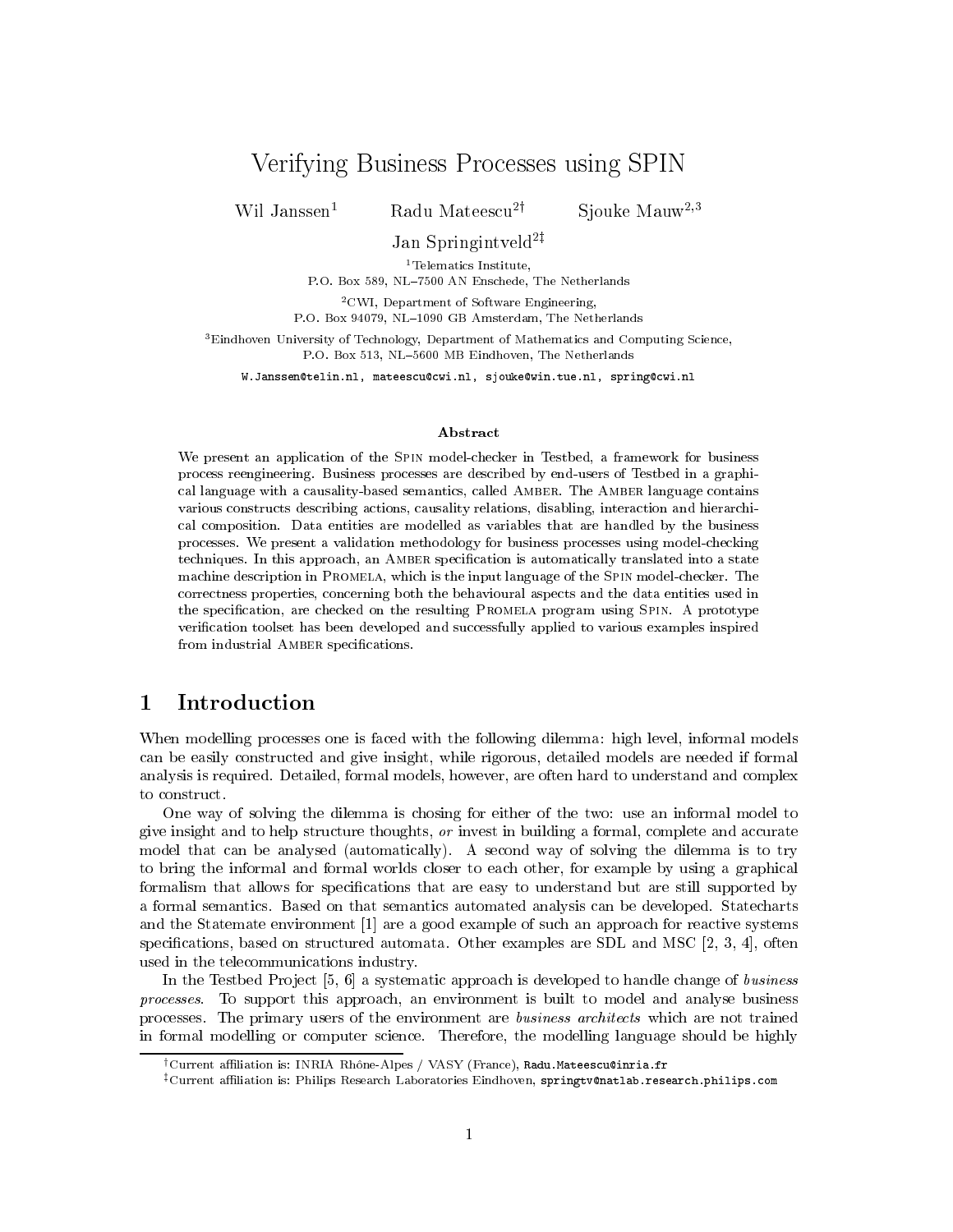intuitive. But, in order to allow for the analysis of complex models, the language should be supported by a formal syntax and semantics. Such properties are not often combined in languages for specifying business processes [7].

The Testbed language, called AMBER (for Architectural Modelling Box for Enterprise Re $design$ , is a graphical specification language. Both the behaviour in a business process as well as the agents of the process and the data used are modeled. Behaviour is specified as actions with their enabling relations. Also, behaviour can be structured in a sequential fashion (*phasing*) and using CSP or Lotos style synchronisation *(interaction* or *co-operation)*. Analysis is possible for both functional properties as well as quantitative (performance) properties. Quantitative analysis is discussed elsewhere [8].

This paper discusses how automated functional analysis in the Testbed setting can be realised. We do so by using the language Promela and the tool SPIN [9, 10, 11] to perform the analysis. Amber models are translated to Promela on the basis of an operational semantics. Properties are specified in Linear Time Temporal Logic for the moment, though work is under way to allow for more intuitive property specifications as well: LTL is too cumbersome a language for use by business architects.

We developed a translation from AMBER to Promela that covers almost the complete language. AMBER allows for the specification of infinite state systems, which cannot be verified by SPIN. Such models had to be precluded. For finite state models different types of properties, such as precedence, consequence and exclusion, can be veried. The approach has been validated using non-trivial examples, all of which could be tackled easily. The limits of Spin have not yet been reached. It must be stated, however, that we have only used data in business models to a very limited extent.

The paper is organised as follows. Section 2 contains an informal presentation of the Amber language used for specifying business processes. Section 3 describes the methodology used in the Testbed project for validating AMBER specifications. Section 4 illustrates the application of this methodology to an example inspired from a real-life Amber specication. Finally, Section 5 gives some concluding remarks and directions for further work.

# 2 The AMBER language

In this section we give an informal explanation of the syntax and semantics of an Amber model. Currently, the AMBER language is being applied to real world case studies, using the AMBER tool set, which is called *Testbed Studio*. The AMBER language (both syntax and semantics) has not yet reached its final shape. Feedback from the practical case studies will influence the further development of the language. In this section we present the basic constructs of the Amber language in its current shape.

### 2.1 Actions and causality

AMBER is a graphical language for the specification of business processes. Such a specification describes which actions are involved in the business process and the causal relation between these actions.

Graphically, an action is represented by a circle which contains the name of the action. The fact that there is a causal relation between two actions is expressed by means of an arrow connecting the actions.



Figure 1: A simple AMBER model with three actions.

Figure 1 describes a process consisting of actions  $a, b$  and  $c$ . Action  $b$  may only be executed after action a and action c after action b. We can also speak of this causal relation in terms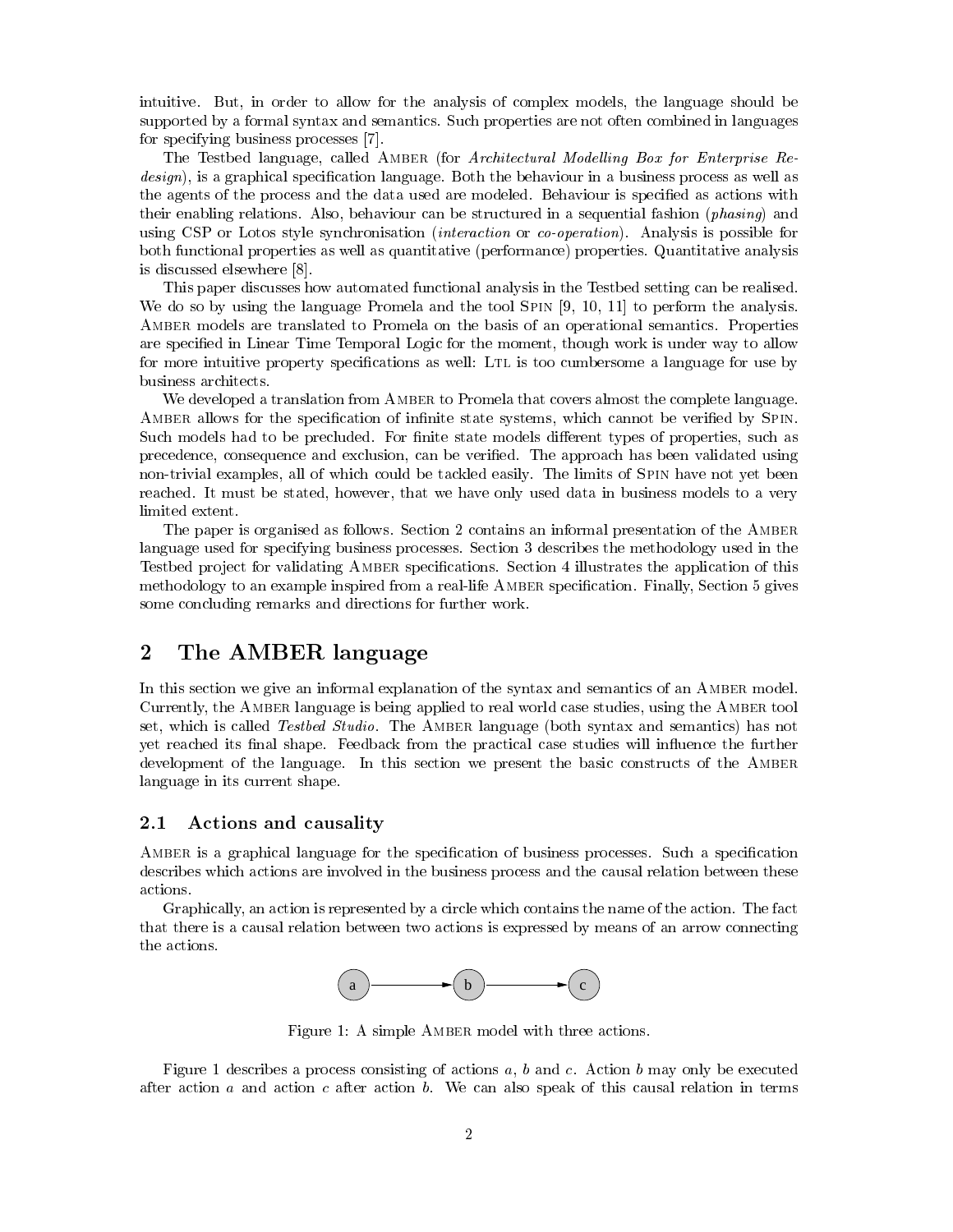of enabledness. We say that execution of a enables action  $b$ . An action may have at most one incoming arrow and at most one outgoing arrow. An action without incoming arrow is enabled initially.

Please note the difference between such a causality relation and a sequential composition relation. The former specifies restrictions on the occurrence of actions, while the latter would specify the control flow of a system. The example in Figure 2 clarifies the difference.



Figure 2: A deadlocking Amber model.

In AMBER this cyclic graph does not describe a process that loops between actions a and  $b$ , as would be the case when interpreting the arrows as sequential connectors. It merely expresses that action  $b$  should be preceded by action  $a$ , and vice versa. Clearly, no process in which  $a$  or  $b$  occur can satisfy this cyclic dependency. This models a deadlocking situation.

Nevertheless, the Amber language does have a way to express loops. We will discuss this feature later. Unless in such a loop, an action can only be executed once, regardless how often it is enabled. After execution, an action outside a loop can never be executed again.

### 2.2 Splits and Joins

Apart from expressing the causal relation between pairs of actions, AMBER also allows for more complex causal structures. Examples are shown in Figure 3. Figure 3(a) shows an AndJoin node, represented by a filled box. It means that in order for action  $c$  to become enabled, both  $a$  and  $b$ must be executed.



Figure 3: Four functional nodes: (a) AndJoin (b) OrJoin (c) AndSplit (d) OrSplit.

If the box is not filled, as in Figure  $3(b)$ , the node is called OrJoin. This means that execution of a or b (or both) suffices to enable c.

In the same way we can define an AndSplit node (denoted by a filled diamond shape) and an OrSplit node (denoted by an open diamond shape). The AndSplit in Figure  $3(c)$  denotes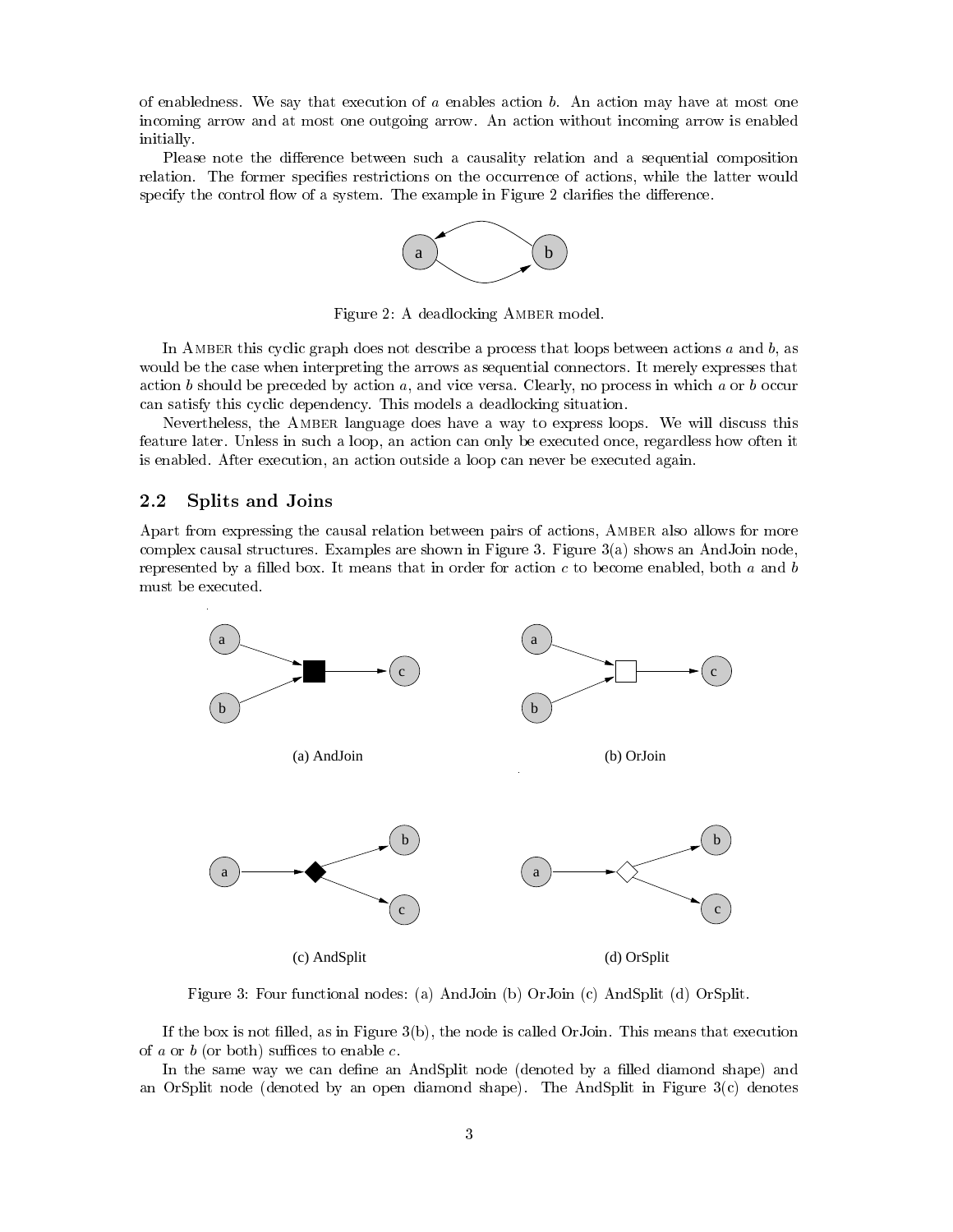that after execution of action a, both b and c are enabled. The OrSplit from Figure 3(d) implies that after execution of action  $a$  either  $b$  or  $c$  is enabled. This choice between  $b$  and  $c$  is made non-deterministically. Later on we will see that conditions can be attached to arrows, possibly restraining the freedom of choice.

A Join node must have at least one incoming arrow and exactly one outgoing arrow. A Split node must have exactly one incoming arrow and at least one outgoing arrow.

We will call Join and Split nodes *functional nodes*. Using these functional nodes, complex causal relations can be dened, such as in Figure 4.



Figure 4: Composing functional nodes.

This example expresses that after execution of both  $a$  and  $b$  a choice is made between three continuations. If d or  $e$  is chosen,  $f$  is enabled, while after choosing  $c$  there are no enabled actions left.

Only actions have observable behaviour.

### 2.3 Loops

As explained before, we need additional machinery to express loops in Amber. A typical example of such a loop is in Figure 5. An execution sequence described by this model starts with  $a$ , and is followed by an arbitrary (possibly infinite) number of repetitions of the sequence of two actions bc. Finally, if the loop is repeated a finite number of times, after the last  $b$ , action  $d$  is enabled.



Figure 5: Expressing a loop.

A double arrow is used here for closing the loop, rather than a single arrow which would yield an inconsistent specification, as explained before. It is allowed that more than one double headed arrow enters an action node. The action nodes within the loop are outlined in order to express that they may be executed more than once. We will call this a new *occurrence* of the action.

Two more complex examples of the use of loops are given in Figure 6.

The first example shows two partly overlapping loops. There is no restriction on the coupling of loops thus leading to potentially very complicated behaviour. The second example shows that it is possible to specify a process with an infinite state space. The only difference with the standard loop example from Figure 5 is that the OrSplit is replaced by an AndSplit. The AndSplit makes that for each cycle through the loop, a new occurrence of both b and c is enabled. However, it is not necessary that this occurrence of c executes before the next cycle through the loop. Therefore, while the previous occurrence of c is still enabled, a new occurrence of c can be enabled. In this way, any finite number of  $c$ 's may become enabled, before execution.

These examples show that in order to obtain easy to understand and finite state systems, some restrictions on the use of double headed arrows should apply. We will not discuss these restrictions in more detail.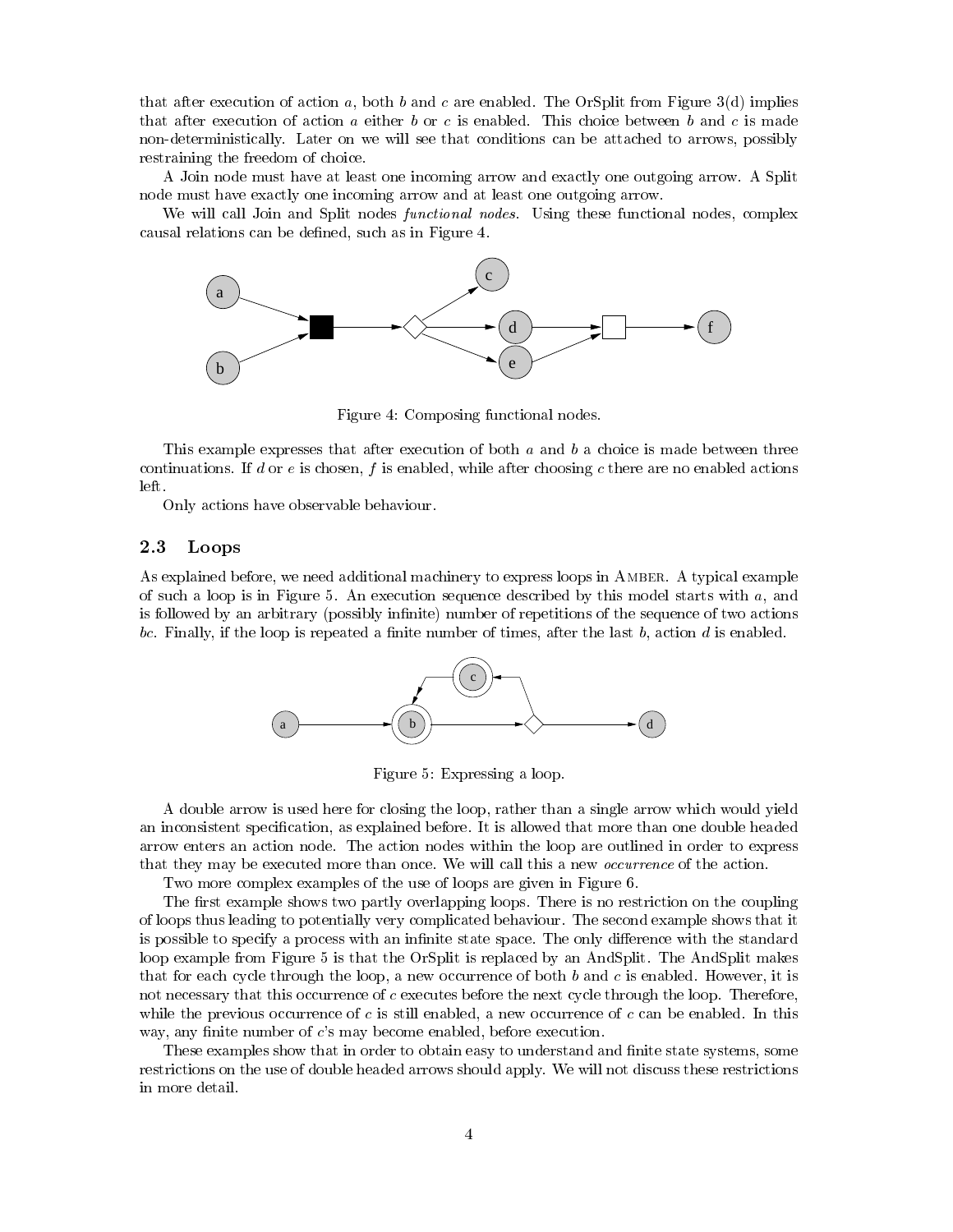

Figure 6: Two examples of loops.

#### $2.4$ **Blocks**

The Amber language has a modularisation construct for structuring specications. A number of actions can be grouped into a *block*, which is represented by a rectangle with rounded corners, as in Figure 7. This example describes three blocks, named  $x, y$  and  $z$ , which have several connections to each other.



Figure 7: A specification with three blocks.

There are two ways to connect blocks to each other. First, there can be a causal relation from a node in one block to a node in another block. The arrow representing this causality is not allowed to simply cross the border of the blocks. It has to connect via the exit and entry points of the blocks. These exits and entries are represented by triangles. Entries and exits are syntactic elements that have no observable behaviour. The example in Figure 7 shows a causal relation between actions  $a$  and  $b$  through the entry of block  $x$ .

The second way of connecting blocks is by using interactions, which is a way to synchronize actions between blocks. An *interaction* is represented by a half circle, such as node  $c$  in Figure 7. Two or more interactions can be linked together by an *interaction relation*. There is, e.g., an interaction relation between interactions  $c$  and  $d$ . This means that  $c$  and  $d$  have to occur simultaneously. An interaction relation isenabled if all its interactions are enabled. An interaction relation between more than two interactions is represented graphically by a forked line.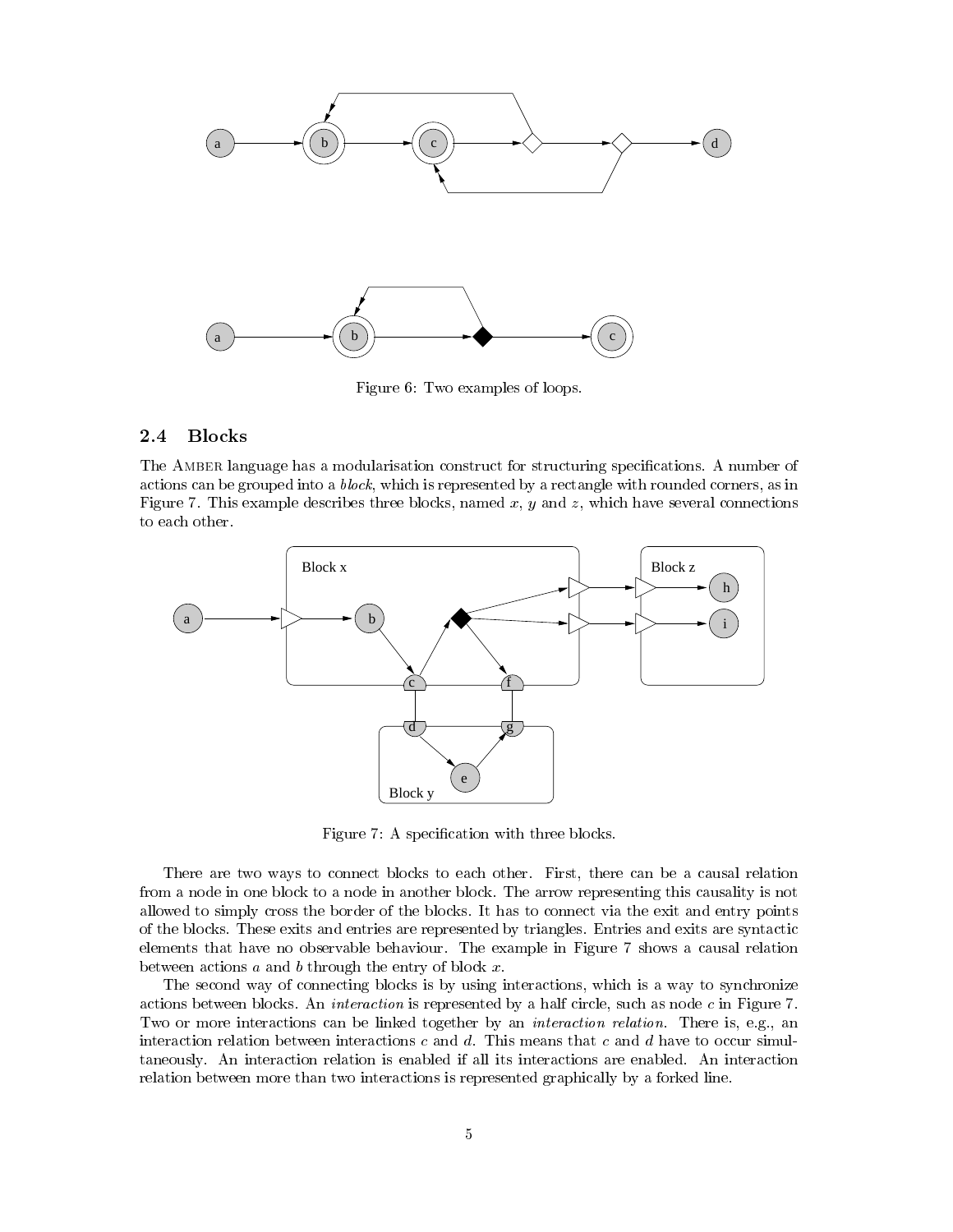Blocks can be nested and can have any number of entries, exits and interactions.

Finally, we mention that AMBER has a notion of data. At the moment, the actual data language has not yet been selected. For the sake of simplicity, we have imported the PROMELA language as our data language.

A simple example of the combined use of Amber and Promela is given in Figure 8.It describes a loop which is executed exactly ten times.



Figure 8: A loop which is executed ten times.

It shows that the Amber language is extended at three places with data. Firstly, we need a preamble for the declaration of data types and variables. In the example we only need the declaration of variable i. Secondly, we allow to associate program fragments to actions. The program fragment is assumed to be executed every time that its action is executed. In the example, an initialisation statement is associated to action  $a$  and an increment statement to action  $b$ . Since it is in a loop, the increment statement will be repeated as often as action <sup>b</sup> executes. And thirdly, we allow to attribute arrows with conditions. After evaluation, such a condition determines whether the enabling arrow can be taken.

### 2.6 Other features

We have given an overview of most features of the AMBER language. Only two features have not been discussed yet, namely, disabling arrows and optional (inter)actions. An (inter)action is made optional by dashing its border. It simply means that it may, or may not, execute. Think of an activity like pay invoice: although a customer should pay the invoice, he can refrain from doing so. Such an activity is typically modelled as an optional action.

An enabling arrow is made into a disabling arrow by adding a slash through the arrow. If action a is connected to action b via a disabling arrow, it means that execution of a prevents the execution of b. We will not treat these features in more detail.

# 3 Verification using SPIN

In order to ensure the reliability of business processes described in the Amber language, formal verification methods are needed. A part of the Testbed project is concerned with the functional analysis of business processes by means of model-checking techniques. In this section we give a detailed presentation of the approach used in Testbed for functional analysis of AMBER specifications, which is based upon the Spin model-checker and its input language Promela.

#### $3.1$ Methodology

The approach adopted in the Testbed project for validating AMBER specifications is illustrated in Figure 9. Objects are denoted by oval shapes and transformations by rectangles. Two functionalities are offered: simulation of an AMBER specification (left track in the figure) and verification of temporal properties of an AMBER specification (right track in the figure).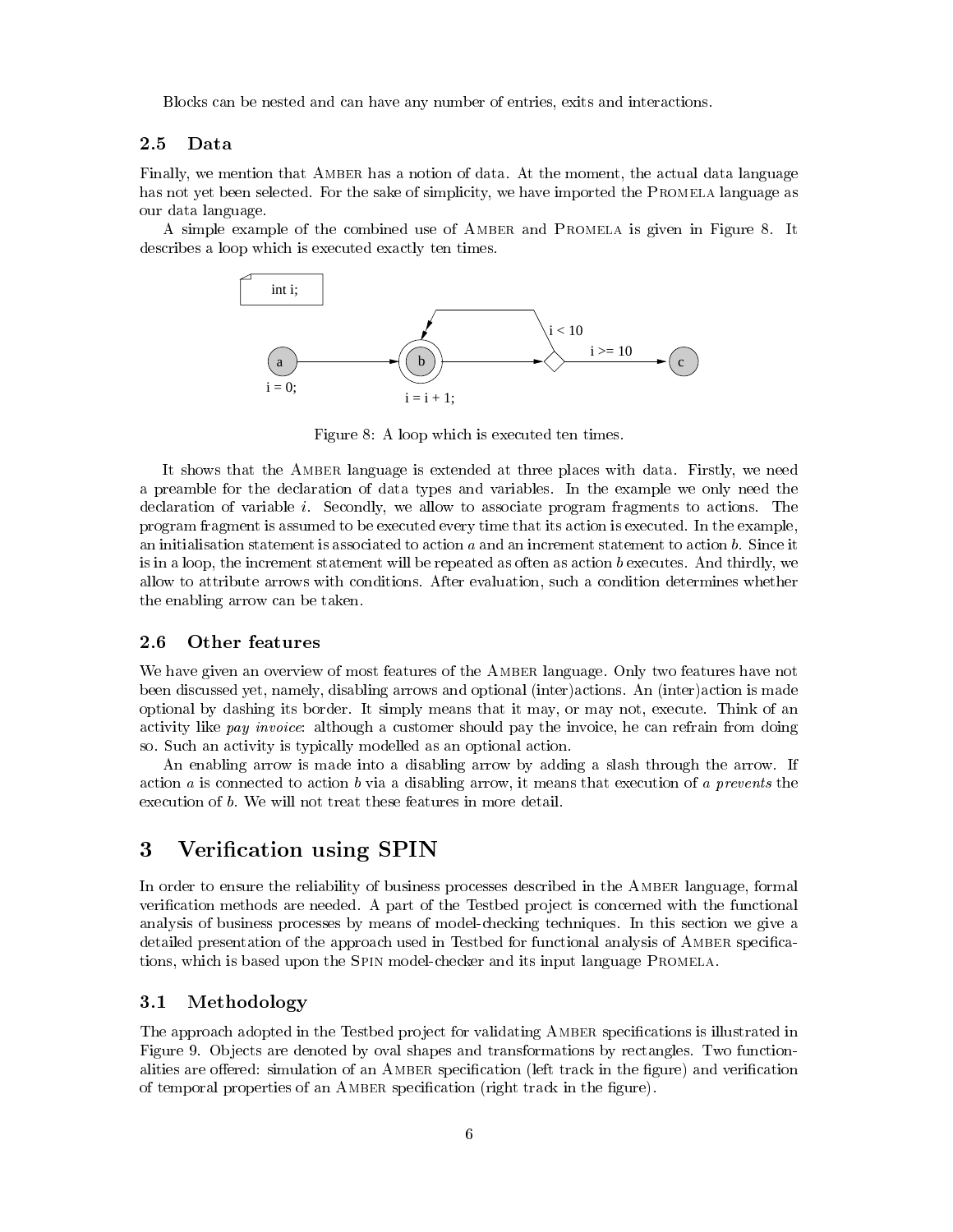

Figure 9: Overview of the validation methodology.

The AMBER specification to be analysed is automatically translated into a PROMELA program modelling the execution of actions in the AMBER model. We will give more details about this translation in Section 3.2. The Promela model obtained may serve as input for both simulation and verification using the SPIN tools.

To perform simulation of the AMBER specification, the SPIN simulator is used on the corresponding PROMELA model to generate random execution traces of actions contained in the AMBER model. An additional filter is applied to these traces in order to remove irrelevant information and to add some AMBER specific details.

To perform verification, the temporal properties of the AMBER specification are described as formulas in Ltl (Linear Temporal Logic). These properties may concern both the execution of actions and the values of data variables in the Amber model. We will make precise in Section 3.3 the way in which these properties are specied. The temporal logic formulas are translated in PROMELA using the SPIN LTL compiler and are subsequently verified on the PROMELA model of the AMBER specification using the SPIN model-checker. Besides indicating whether a formula is satisfied or not by the model, SPIN also generates diagnostic traces whenever a formula does not hold. Using an additional filter, these traces are translated into a form that is easier to relate to the original AMBER specification.

### 3.2 Translation from AMBER to Promela

In order to translate AMBER specifications into PROMELA models, we must interpret the AMBER language using an interleaving semantics rather than a causality-based semantics. This operational interleaving semantics is defined as a *state automaton*. In this state automaton all nodes in the AMBER model correspond to transitions: actions and (combined) interactions, as well as functional nodes define state transitions. Thus the executions of individual actions, functional nodes, and interaction relations in an AMBER specification  $A$  are atomic events.

States are determined by the enabledness of nodes and the values of the data variables. The initial state is characterised by the set of events enabled initially (i.e., the actions having no incoming arrows) and by the initial values of the data variables of A.

The *transition relation* of  $A$  describes in which way  $A$  evolves from one state to another. A transition between two states  $s_1$  and  $s_2$  is performed by executing a single event a, chosen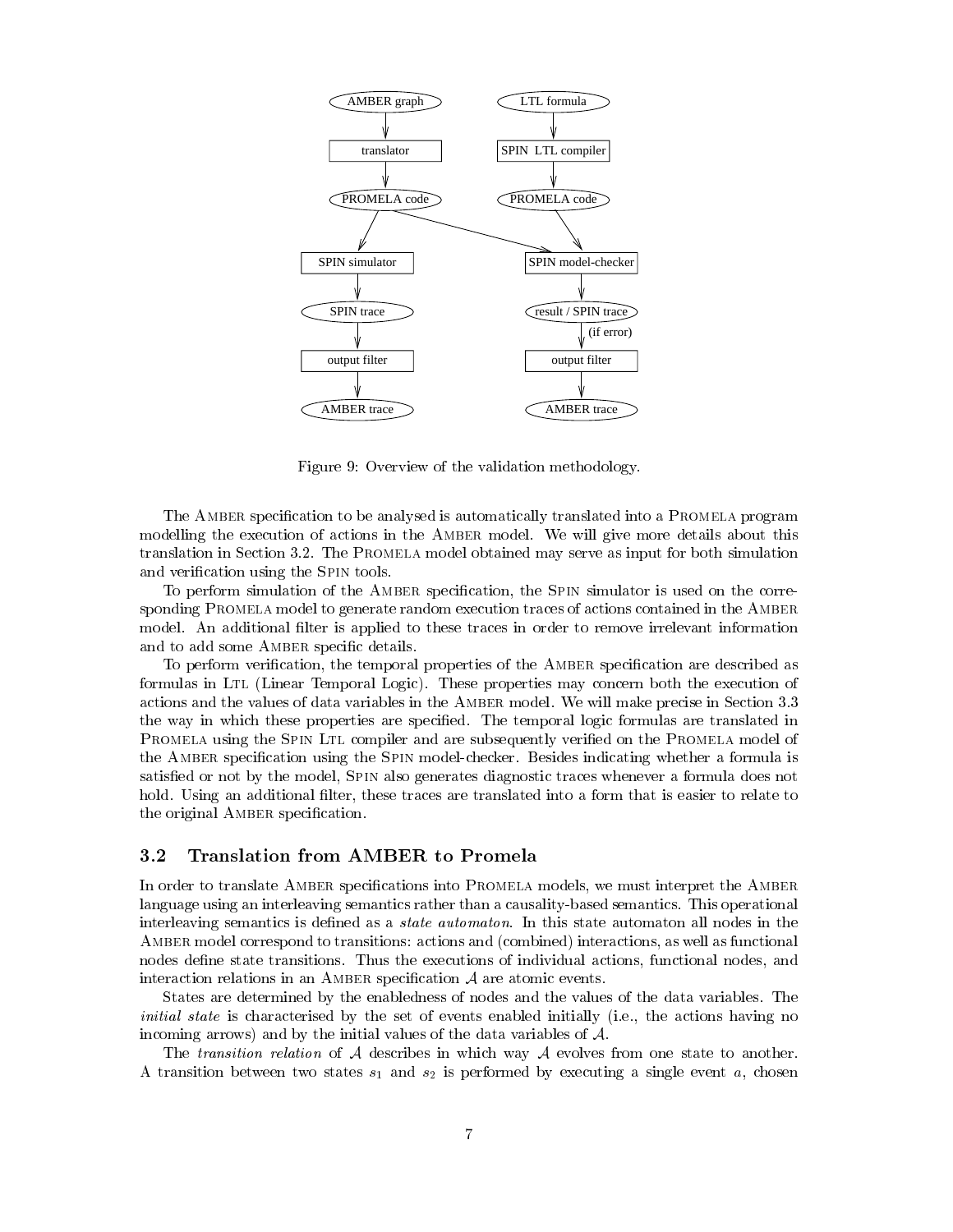non-deterministically from the set of events enabled in  $s<sub>1</sub>$ . Also the values of the data variables associated with  $a$  are updated. Each transition is therefore labelled with the event  $a$  that has determined it. An event may also correspond to the execution of several nodes in the graph, in the case of an interaction relation.

Such a state automaton can be easily translated to PROMELA. Other translations than via an automaton have been tried, but resulted in extremely poor performance of Spin.

In the following, we sketch the translation and we illustrate it by means of an example. It is worth noticing that, since the efficiency was our primary concern, this translation does not strive for the most elegant Promela modelisation, but rather for reducing the state space as much as possible.

Let  $A$  be a correct AMBER model. The state space of the automaton is spanned by the product of the data variables and a set of control variables per node  $i$ :

- $\bullet$  A boolean state variable  $\mathtt{triggered}$ , which is  $\mathtt{true}$  if a predecessor of  $i$  has executed and " $\text{triggers" } i$  via an enabling arrow.
- $\bullet$  for every AndJoin  $i$  there is a counter variable in counter  $i$ , which keeps track of the number of incoming enabling arrows of  $i$  that have been traversed. The node  $i$  can execute when it is triggered and all of its enabling predecessors have been executed, i.e., the value of in counter *i* equals the number of enabling arrows leading to *i*.

In the presence of disabling arrows, additional boolean variables and counters are used, in a similar way, to encode the states of the nodes having incoming disabling arrows. We do not treat these encodings in more detail here. Also, OrSplit nodes that are not on a loop require special attention to ensure they are executed only once.

The PROMELA model of  $A$  consists roughly of two parts:

- 1. A preamble containing declarations and initialisations of the data variables contained in  $\mathcal A$ and of additional variables representing the state of A.
- 2. A process modelling the transition relation of the automaton. The process consists of a single, non-terminating do-od loop, the body of which is a large case distinction having one branch for each event (i.e., node or interaction relation) in  $A$ . Each branch is guarded by a boolean expression encoding the enabledness condition of the corresponding event. If more than one branch is enabled, Spin chooses one non-deterministically. If there is no branch enabled at all, Spin will detect this by means of a timeout, causing the termination of the process. The condition is followed by the state update, corresponding to the transition taken.

In case of an OrSplit, a branch following the split is chosen non-deterministically, possibly constrained by extra conditions. For each interaction relation in  $A$ , the corresponding branch is obtained by the combination of all Promela fragments for the individual interactions in that interaction relation.

To illustrate the translation described above, we give below (a simplified version of) the PROMELA code generated by the Testbed Studio translator from the AMBER model shown in Figure 8 (in which the OrSplit node has been noted s).

|    | $1$ int i;                           | /* data variables     | */          |
|----|--------------------------------------|-----------------------|-------------|
| 2  |                                      |                       |             |
|    | 3 bool triggered_a = $true;$         | /* boolean flags for  | $\ast/$     |
|    | 4 bool triggered_b = false;          | /* nodes in the graph | $\ast/$     |
|    | 5 bool triggered_s = false;          |                       |             |
|    | 6 bool triggered_c = false;          |                       |             |
|    |                                      |                       |             |
|    | 8 active proctype AMBER_simulator () | /* main process       | */          |
| 9  |                                      |                       |             |
| 10 | do                                   | /* simulation loop    | */          |
| 11 | $\therefore$ triggered_a ->          |                       |             |
| 12 | $print('Execute Action a\n'.')$ ;    | /* trace message      | $^{\ast}$ / |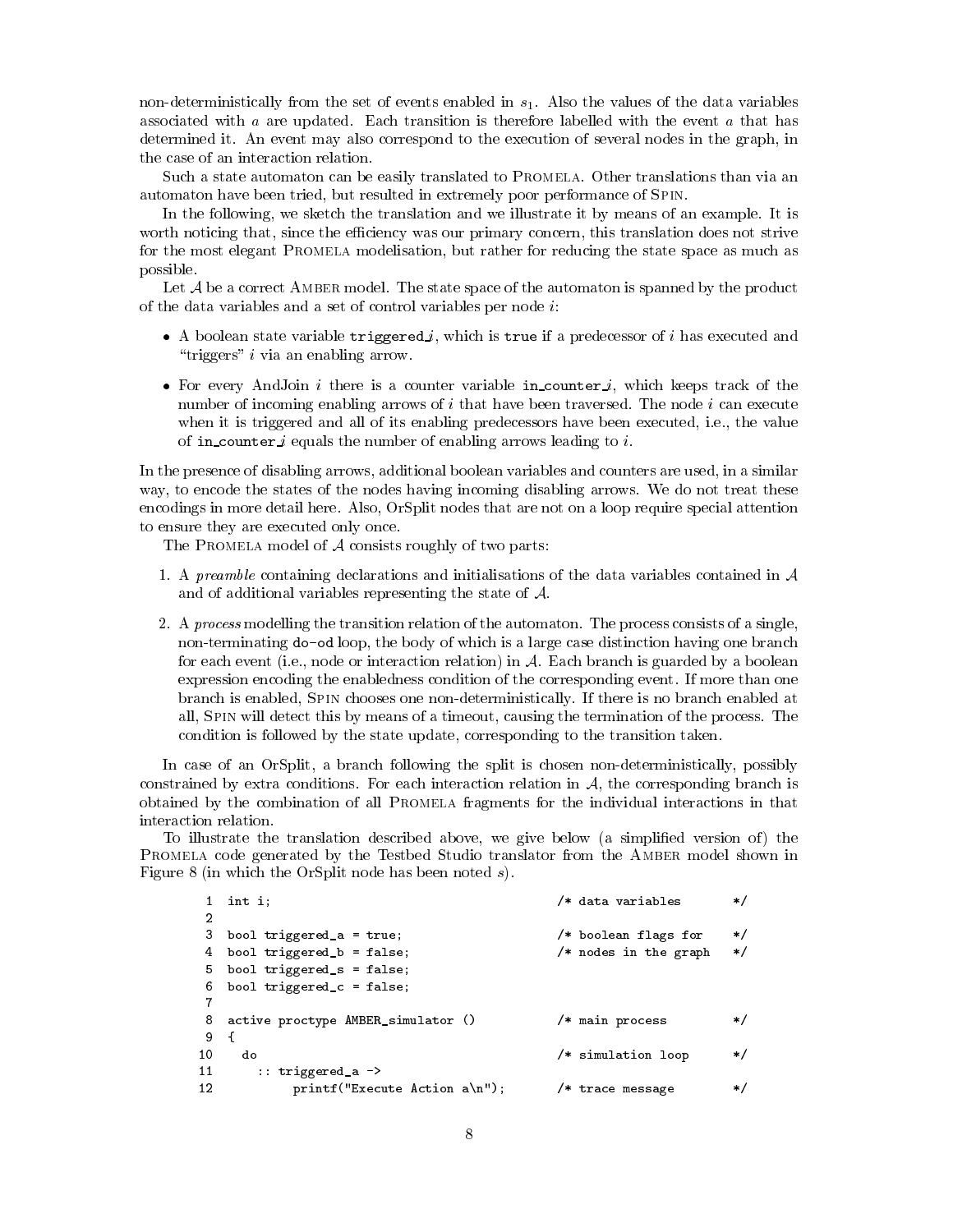```
13 triggered_a = false; \overline{\hspace{1cm}} /* effect on source */
14
          i = 0; /* effect on data
                                                        \ast/triggered_b = true; /* effect on successors */
15
16 :: triggered_b ->
17 printf("Execute Action b\n"); /* trace message
                                                        \ast/18 triggered_b = false; /* effect on source */19 i = i + 1; /* effect on data\ast/20triggered_s = true /* effect on successors */
21 :: triggered_s ->
22print("Execute OrSplit s\n''); /* trace message
                                                        \ast/
23 triggered_s = false; /* effect on source */
24 if \sqrt{ } if \sqrt{ } effect on successors \ast/
26 :: i < 10 -> triggered_b = true;
25 :: i > = 10 \rightarrow \text{triggered_c} = \text{true}fi
28
      28 :: triggered_c ->
29 printf("Execute Action c\n"); /* trace message */
30triggered_c = false; /* effect on source */
31 printf ("Value of i: "Ad\n", i); /* effect on data */
32 od
33 }
```
The preamble contains the declaration of the counter variable  $i$  (line 1) and the definitions of the state variables associated to the four nodes in the graph (lines  $3-6$ ). The process contains a do-od loop (lines 10–32) with four branches, one for each node in the graph. The code for the action nodes  $a, b$ , and  $c$  contains the effects on source, on data, and on successors previously described in the translation (except for node c, which has no successors). The successor of the OrSplit node is chosen after evaluation of the conditions present on its outgoing edges

It is worth noticing that the Promela code shown above can be further optimised, e.g., by encapsulating every deterministic sequence of instructions in the PROMELA  $d$ -step construct, which allows to reduce the state space explored by SPIN. Several optimisations of this kind are actually carried out by the Testbed Studio translator, but for the sake of clarity we did not describe them here.

For simulation purposes, each branch in the do-od loop contains also an additional printf statement witnessing the execution of the corresponding node. Applied to the Promela program above, the SPIN simulator produces the following execution sequence (obtained after filtering):

```
Execute Action a /* start
                                     \ast/Execute Action b /* 1st iteration */Execute OrSplit s
...
Execute Action b /* 10th iteration */
Execute OrSplit s
Execute Action c /* stop
                                     \ast/Value of i: 10
```
This indicates that, after executing action a, the loop is traversed exactly ten times before executing action  $c$ . The execution of  $c$  produces no real effect on data, but only outputs the current value of the  $i$  variable.

### 3.3 Specication of temporal properties

The temporal properties of AMBER specifications are expressed using LTL [12], which is the property specification formalism accepted as input by SPIN. Detailed descriptions of LTL can be found in [12] or [9]. For the sake of completeness, we give here only a brief outline of the logic, mainly insisting on the way in which LTL formulas are related to AMBER specifications.

LTL formulas, noted  $f$ , are built from atomic proposition symbols  $p$  (denoting boolean predicates) and the constants true and false, combined using boolean connectives and/or temporal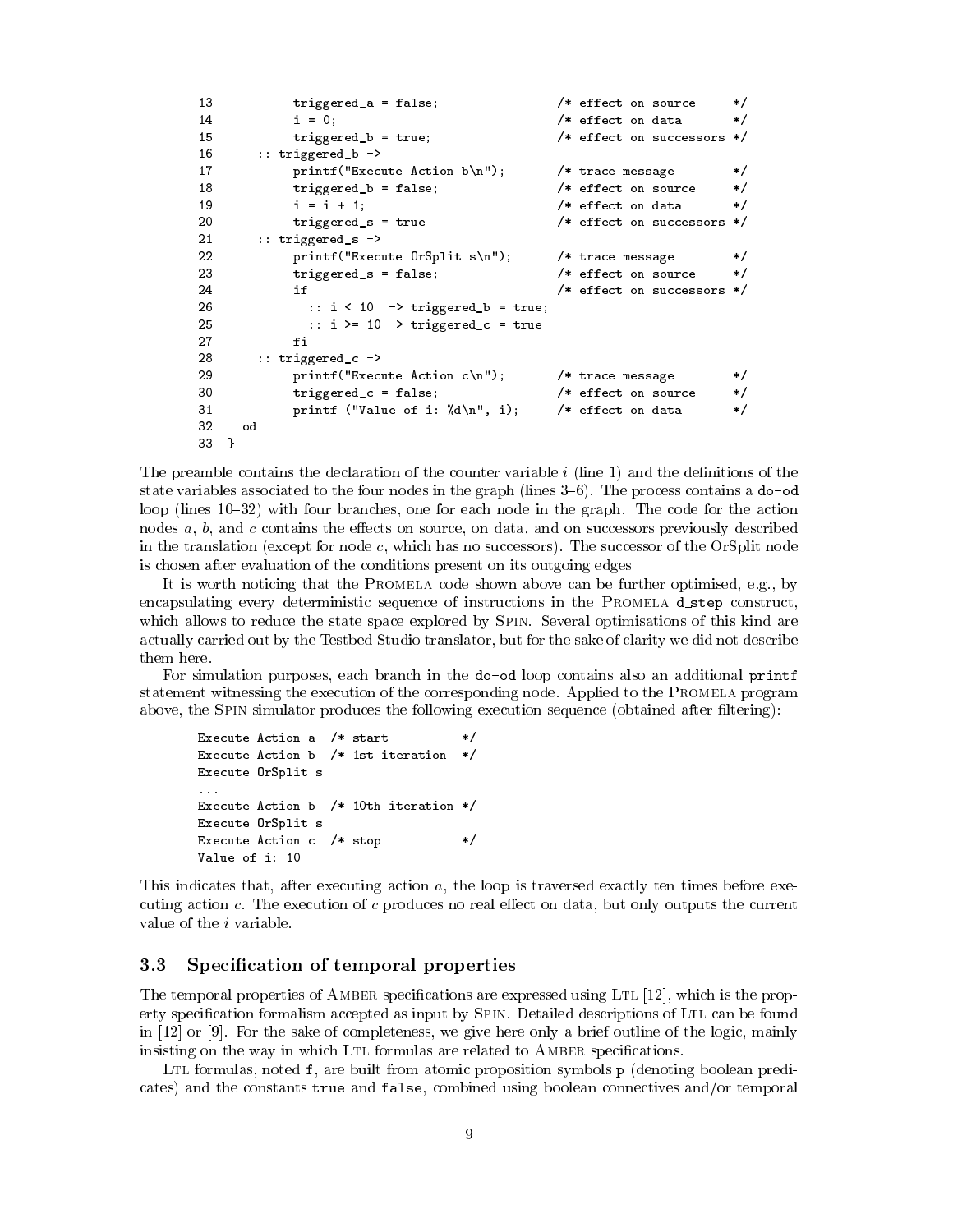operators. Boolean conjunction, disjunction, negation, implication, and equivalence are denoted by f1 && f2, f1 || f2, !f, f1 -> f2, and f1 <-> f2, respectively. The formulas <> f and  $[]$  f denote the *eventually* and *always* temporal operators, meaning that  $f$  will be satisfied by some state (all states) in the future. The formula f1 U f2 denotes the *strong until* temporal operator, stating that f2 will certainly hold in the future, and f1 will continuously hold until then.

The correctness requirements of an AMBER specification  $A$  may combine two kinds of temporal properties:

- **behavioural properties,** concerning the execution of the actions contained in  $A$ . This kind of properties are expressed by means of special boolean variables witnessing the execution of the nodes referred to in the temporal property. For each such node  $i$ , a boolean variable executed is automatically declared in the preamble of the Prominent model generated in  $\sim$  $A$  (see Section 3.2). The variable is initialised to false (in the preamble) and set to true (as an additional effect of i) when the node i is executed. These variables can be used as atomic propositions in the LTL formulas.
- data-based properties, concerning the evolution of the data variables defined in  $A$ . This kind of properties are expressed by means of atomic propositions dened in the preamble of the Promela model that denote predicates over the data variables. For each atomic proposition p referred to in the Ltl formula, there must be a denition #define <sup>p</sup> exp, where exp denotes a PROMELA expression of type bool. These definitions must be provided by the user together with the temporal formula; they will be expanded when the Promela model of  $A$  and the LTL formula are processed by SPIN.

We illustrate the expression of both behavioural and data-based temporal properties on the AMBER example shown in Figure 8, for which the corresponding PROMELA model has been given in Section 3.2.

A simple liveness property of the system is that the action  $c$  will be eventually executed (i.e., the loop will be eventually exited). This can be expressed by the LTL formula below:

<> executed\_c

where the variable executed  $\mathcal{L}c$  must be appropriately defined and updated, by adding the line

```
bool executed_c = false;
```
in the preamble of the PROMELA model (lines  $3-6$ ), and the line

```
executed_c = true;
```
in the simulation loop branch corresponding to  $c$  (lines 28-31). The developed tools automatically take care of this.

A simple safety property of the system is that the variable iwill never exceed the value 10. This can be expressed by the following LTL formula:

 $[1 p]$ 

where the atomic proposition  $\mathbf p$  must be appropriately defined, by adding the line

#define  $p$  (i  $\leq 10$ )

in the preamble of the Promela model.

Using the SPIN model-checker, we can verify that both properties are satisfied by the model.

# 4 Application

In order to illustrate the methodology presented in the previous section, we present here the verification of a more involved example of business processes described in AMBER. We first give the AMBER specification, next we express the desired correctness properties, and finally we show the verication results obtained.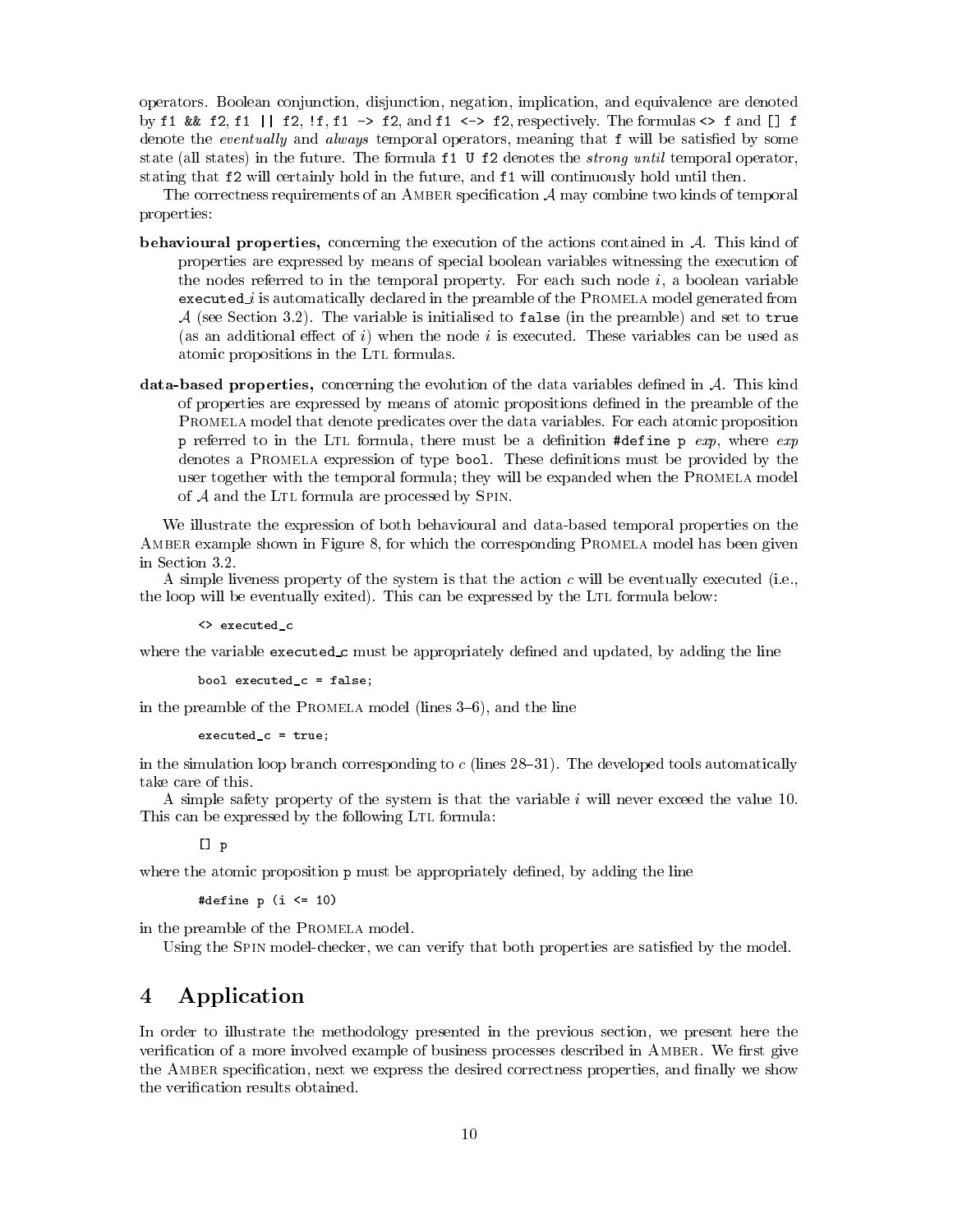### 4.1 The AMBER specification

We consider the AMBER specification illustrated in Figure 10. This AMBER model describes the interaction between a process GARAGE, modelling the repairing of a car after an accident has occurred, and a process Pro-fit, handling the evaluation of the claim issued by a customer to an insurance company.



Figure 10: An example of AMBER specification.

The AMBER specification also contains several data entities, which are modelled in PROMELA using the following types:

```
mtype = {
  Whole, Broken, Repaired, \overline{\hspace{1.6cm}} /* car status */
  None, Approved, Rejected, /* decision status */
  Idle, UnderConsideration, Informed /* customer status */
};
typedef Customer { /* customer attributes */
  byte customerGroup;
  mtype status;
  bool claimReceived;
}
```
where byte and bool are predefined PROMELA types. The states of the different data entities are encoded as values of an enumerated type, defined using the mtype PROMELA construct. Each customer has associated three informations: his group (identified by a number), his status (which may be Idle, UnderConsideration or Informed), and a boolean value indicating whether his claim has been received or not by the process PRO-FIT. The data entities used in the specification are given below.

 $\bullet$  A file recording information about customers, modelled by an array variable customerFile:

Customer customerFile[5];

 $\bullet$  A customer, modelled by a variable customerid:

byte customerId;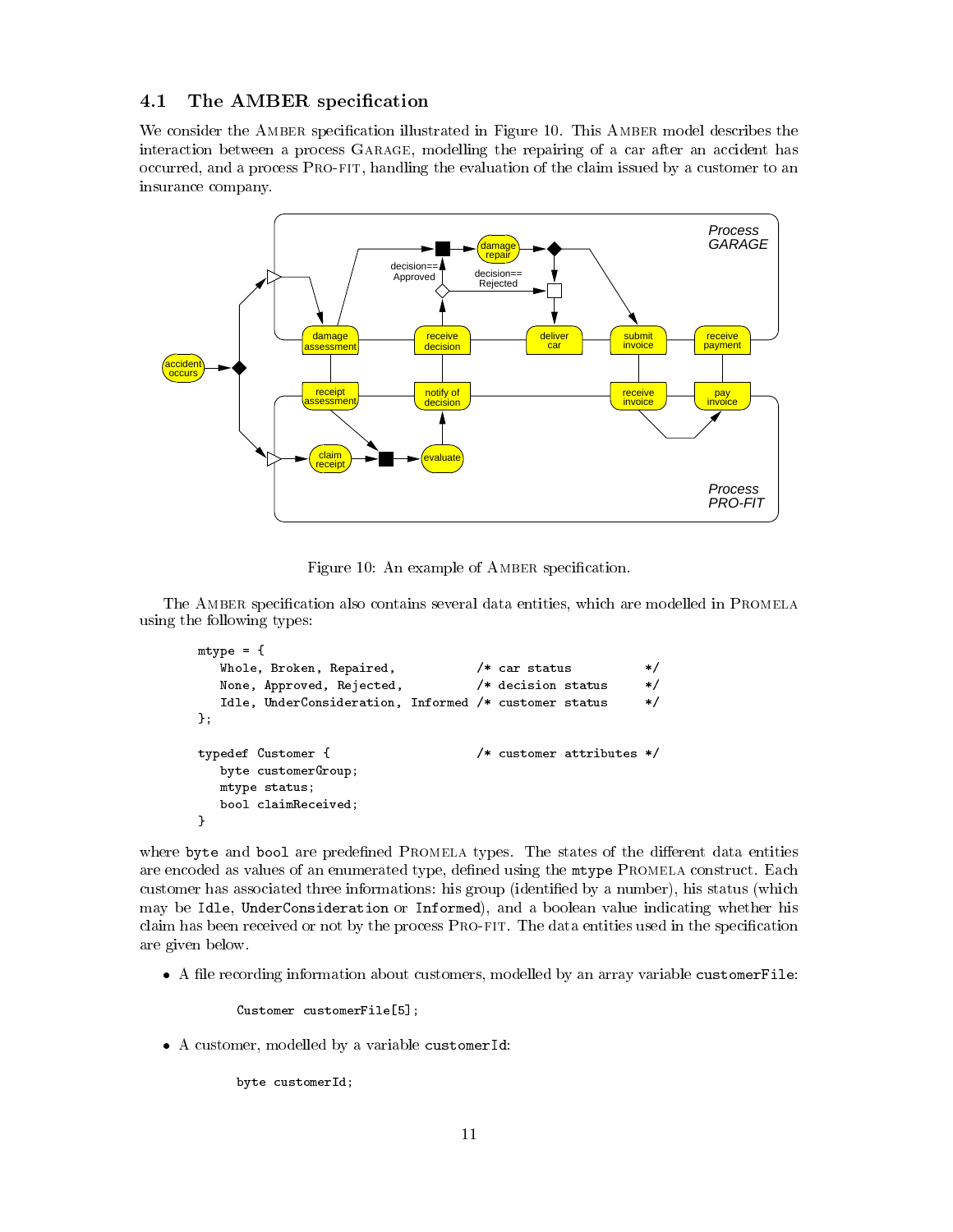$\bullet$  A car, modelled by a variable car:

mtype car = Whole;

 $\bullet$  A decision taken by the process  $\rm\,FRO\mbox{-}FT}$ , modelled by a variable decision:

mtype decision = None;

 $\bullet$  A damage assessed by the process GARAGE, modelled by a variable damage:

int damage;

The data variables above are modified by the execution of certain nodes in the AMBER model given in Figure 10. For each of these nodes, the effects performed on data are modelled by the fragments of Promela code indicated below.

• Accident occurs:

```
customerFile[0].customerGroup = 1; \qquad /* customer file initialisation */
customerFile[0].status = Idle;
customerFile[0].claimReceived = false;
\ldotscustomerFile[4].customerGroup = 5;
customerFile[4].status = Idle;
customerFile[4].claimReceived = false;
car = Broken:/* car status
                                                                        \ast/car = Broken; /* car status */ car status */ car status */ car status */ car status */ car status */ car status
if
                                       /* customer selection
                                                                        \ast/if /* customer selection */
  :: true -> customerId = 0;
  :: true -> customerId = 4;\equiv \equiv \equiv \equiv
```
Damage assessment:

```
if
   :: true -> damage = 1000;
   ...
   :: true -> damage = 5000;
   :: true -> damage = 6000;
fi;
```
 $\bullet\,$  Receipt assessment:

customerFile[customerId].status = UnderConsideration;

 $\bullet\,$  Claim receipt:

customerFile[customerId].claimReceived = true;

 $\bullet$  Evaluate:

```
if:: damage < customerFile[customerId].customerGroup * 1000 ->
        decision = Approved;
   :: damage >= customerFile[customerId].customerGroup * 1000 ->
        decision = Rejected;
fi;
```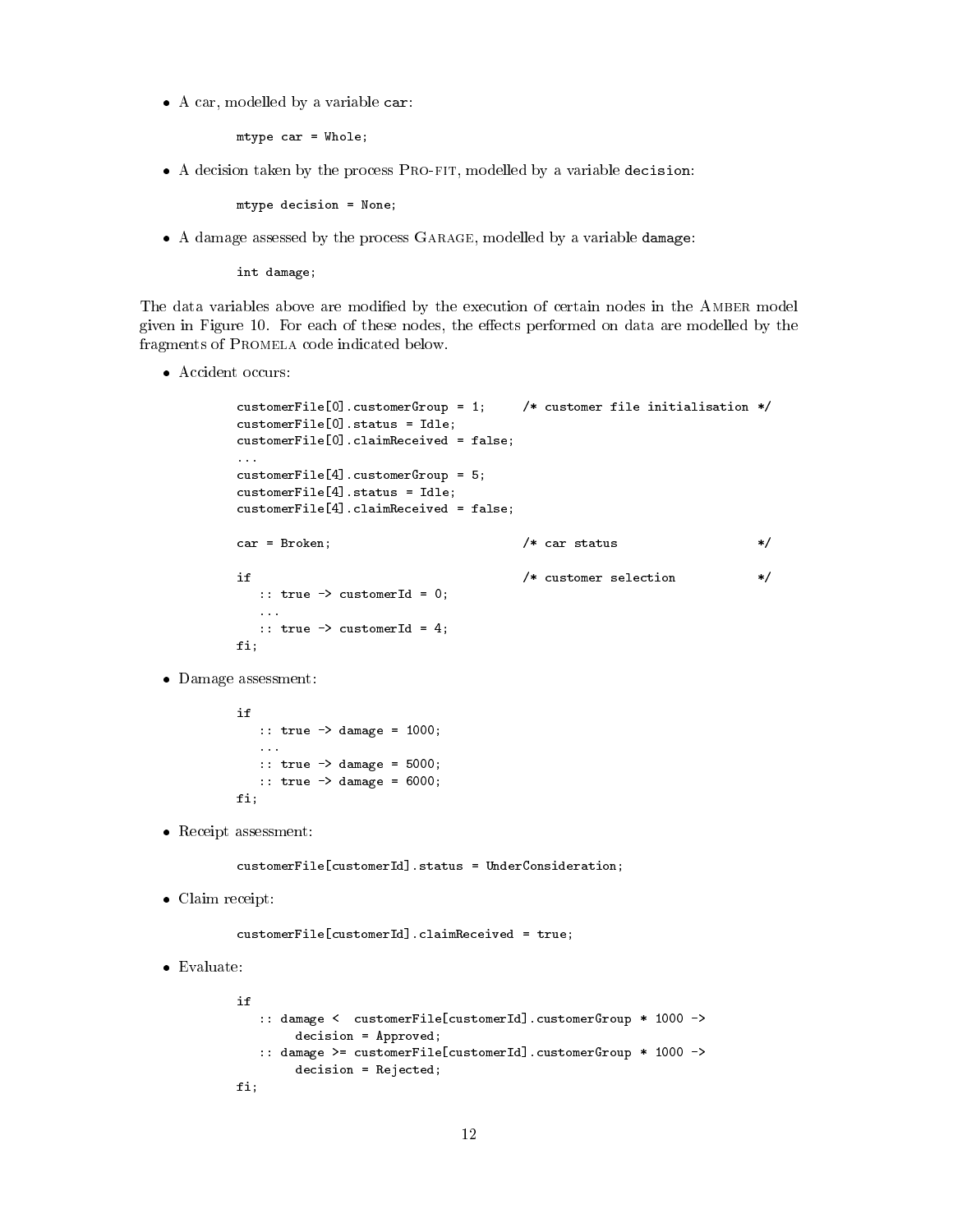Notify of decision:

```
customerFile[customerId].status = Informed;
```
 $\bullet\,$  Damage repair:

car = Repaired;

The assignment of random values to customerId and damage is modelled by means of the nondeterministic Promela construct if-fi. A claim is approved (and subsequently treated by the process Garage) if the value of the damage is below a certain threshold, determined by the customer group.

### 4.2 The correctness properties

We give here the correctness properties of the AMBER specification described in Section 4.1. To express more conveniently certain safety properties, besides the LTL operators mentioned in Section 3.3, we will also use the *weak until* operator W, defined as f1 W  $f2 = \begin{bmatrix} 1 & f1 & \end{bmatrix}$  (f1 U f2). which states that f1 continuously holds until f2 is satisfied (which may never happen, in this case f1 being always satisfied). being always satised).

To express behavioural properties, we will use in the Ltl formulas several propositions denoting the execution of nodes in the Amber model. These are modelled by means of special boolean variables executedi, associated to each node  $i$  used in the formulas (see Section 3.3). For clarity, we will use for these variables the names of their corresponding nodes: the propositions damage repair, deliver cared and submit in and submit in the execution of the execution of the nodes labelled by "damage repair," "deliver car," and "submit invoice," respectively.

To express data-based properties, we will use in the LTL formulas several propositions over the data variables of the AMBER specification. These propositions are defined as follows:

```
#define claim_approved (decision == Approved)
#define claim_below_6000 (damage <= 6000)
#define customer_4 (customerId == 4)
#define claim_rejected (decision == Rejected)
```
Some typical temporal properties are described below.

Property 1. Is the car repaired only when the claim is approved?

This question can be answered by checking the following LTL formula:

[] (!damage\_repair W claim\_approved)

specifying that the car cannot be repaired unless the claim is approved.

**Property 2.** Will every claim below 6000 be approved for customer  $4$ ?

This reduces to the verification of the LTL formula below:

[] ((claim\_below\_6000 && customer\_4) -> <> claim\_approved)

stating that every claim less than 6000 issued for customer 4 will be eventually approved.

Property 3. Is the car always repaired when delivered?

To answer this, we check the following LTL formula:

[] (!deliver\_car W damage\_repair)

expressing that it is impossible to reach a car delivery before performing a damage repair.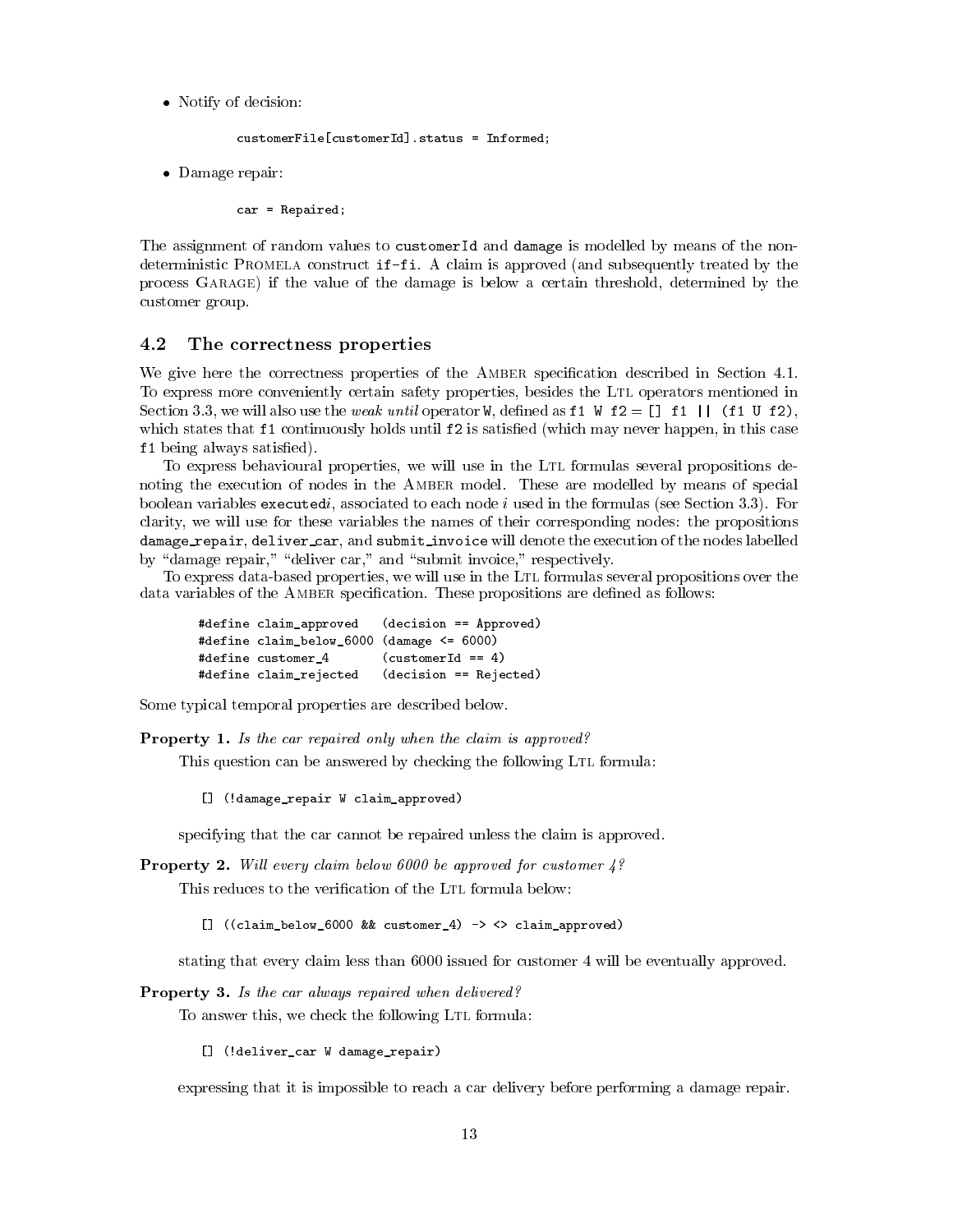Property 4. Can the car be repaired if the claim is rejected?

We answer this question by checking the LTL formula below:

[] (claim\_rejected -> [] !damage\_repair)

specifying that after a claim has been rejected, the car will never be repaired.

Property 5. Can the garage submit an invoice even if the claim is rejected?

This can be translated into the following LTL formula:

[] (claim\_rejected -> [] !submit\_invoice)

stating that every time a claim is rejected, the garage will never submit an invoice.

#### 4.3 The verification results

The five correctness properties given in Section 4.2 have been verified using the Testbed Studio toolset on the Amber specication described in Section 4.1.

The PROMELA model generated by the Testbed translator has about 300 lines. The verification results of the temporal properties on this model are summarised in Table 1. For each property, the table gives its result on the model, the number of states explored by Spin, and the memory and time required for the verification. All experiments have been performed on a Silicon Graphics workstation with 64 Mbytes of memory.

| Property | Result | Nb. states | Memory (Mb) | Time (sec.) |
|----------|--------|------------|-------------|-------------|
|          | true   | 1,797      | 2.542       | 35          |
| 2        | false  | 969        | 2.542       | 17          |
| 3        | false  | 37         | 2.542       |             |
| 4        | true   | 1,240      | 2.542       | 23          |
| b        | true   | 1.240      | 2.542       | 23          |

| Table 1: Verification results. |
|--------------------------------|
|--------------------------------|

Properties 1, 4, and 5 are true on the model. This confirms the intended behaviour of the AMBER specification, meaning that the answers on the corresponding questions are "yes," "no," and "no," respectively. Properties 2 and 3 are false, but this also confirms the intended semantics of the AMBER model, meaning that the answers to the corresponding questions are "no." For property 2, Spin produces an error trace leading to the rejection of a claim with value 5000 for customer 4 (this is indeed the behaviour imposed by the claim evaluation). For property 3, the error scenario leads to a car delivery without any damage repair (this happens indeed when the claim is rejected).

## 5

The main conclusion that can be drawn from this work is that it is feasible to use model checking techniques for analysing AMBER specifications.

We have succeeded in providing a translation from AMBER to PROMELA which preserves the intended semantics for the subset of finite state AMBER specifications. The restriction to finite state specifications is motivated by the fact that techniques for model checking of infinite state systems are still in the stage of academic research.

By means of examples we have shown how properties of AMBER specifications expressed in natural language can be translated into LTL, the property language of SPIN.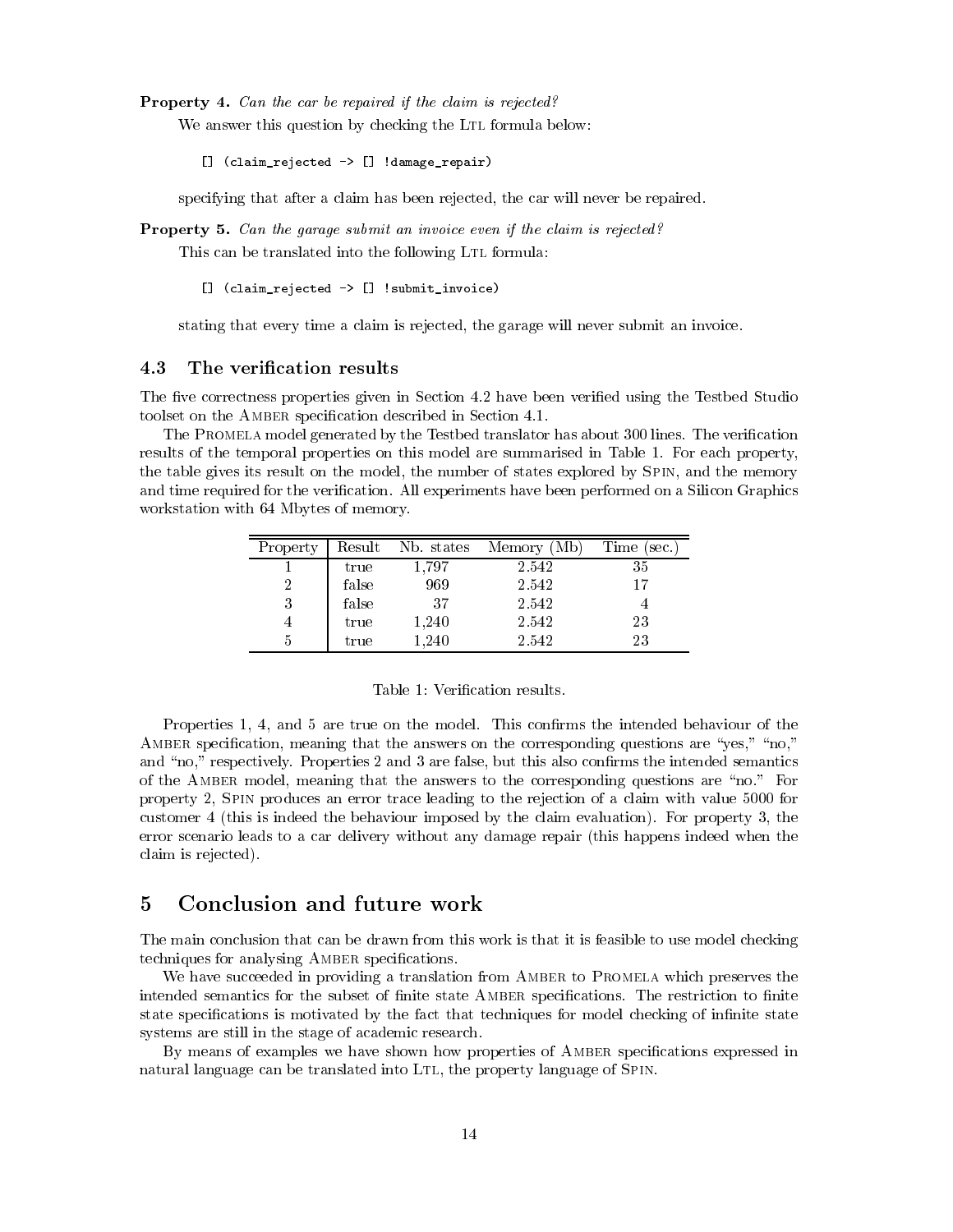Tools have been developed, which prove feasibility of our methodology. These tools are currently being integrated in the Amber toolset, called Testbed Studio. Examples show that for the model checking of industrially relevant AMBER specifications time and memory requirements stay within reasonable limits. We expect that in practice the size of the data attributes and items used in the AMBER specification will be most critical.

From doing this work we have learnt that it is very hard to develop a language and its tools without having a formal semantics. Ideally, syntax, tools and semantics should be developed in parallel because they influence each other.

Nevertheless, in the course of the work, we have provided a formal semantics for a part of Amber. This semantics lines up very neatly with the translation to Promela. Drawback of this approach is that it is a very operational semantics, not in the least fully abstract.

Our experience with the Spin tools was positive, but some comments apply.

- $\bullet$  We had to restrict ourselves to a sublanguage of PROMELA which is very basic. Our first  $\bullet$ approach to modelling Amber in Promela made heavy use of the Promela process model. It appeared to be much more efficient to encode all behaviour into one single PROMELA process.
- $\bullet$  The use of non-trivial data structures in PROMELA to encode the state automaton, such as arrays and structs, resulted in signicantly higher memory requirements.
- $\bullet$  In some cases properties can be expressed more easily in a branching time logic than in the linear time logic provided by Spin.
- $\bullet$  SPIN only supports weak fairness, whereas in AMBER often strong fairness is assumed.

Although this work has showed feasibility of the approach, there are several points of interest that require attention in the near future.

First of all, the AMBER language has not yet reached its final shape. In particular, a data language still has to be selected and integrated with Amber. A translation from this data language to Promela has to be provided.

An interesting question that remains is how to specify verification properties. Such properties should be specified by (skilled) business architects. In that context temporal logic is too difficult and too abstract. Even for people with experience in temporal logic it is quite cumbersome to write correct properties concerning the order of activities in processes. Currently, we are investigating two different directions. The first direction is to use simple, unstructured AMBER models as property specifications. This means that such specification have to be interpreted slightly differently: an action a preceding an action b can be interpreted as if a occurs, then b should follow it, or if b occurs, it should be preceded by a, or even as a and b occur both, and a precedes b.

A second way of making property specification accessible is to define a set of parameterised patterns that occur frequently when verifying business properties. Such properties can be presented graphically, in a \drag and drop" style to the user. A prototype thereof has been constructed and seems to be quite appealing to the intented users. Both property specification styles are translated to temporal logic formulae.

Closely related to this is the question of what fairness assumptions should be considered and how they could be expressed in LTL.

The definition of sufficient conditions to ensure that a given AMBER graph describes a finite state system is also of practical interest.

Finally, the interaction between the model checker and the simulation tool under development should be made clear in such a way that the error scenarios produced by SPIN can be interactively replayed in the Testbed simulation tool.